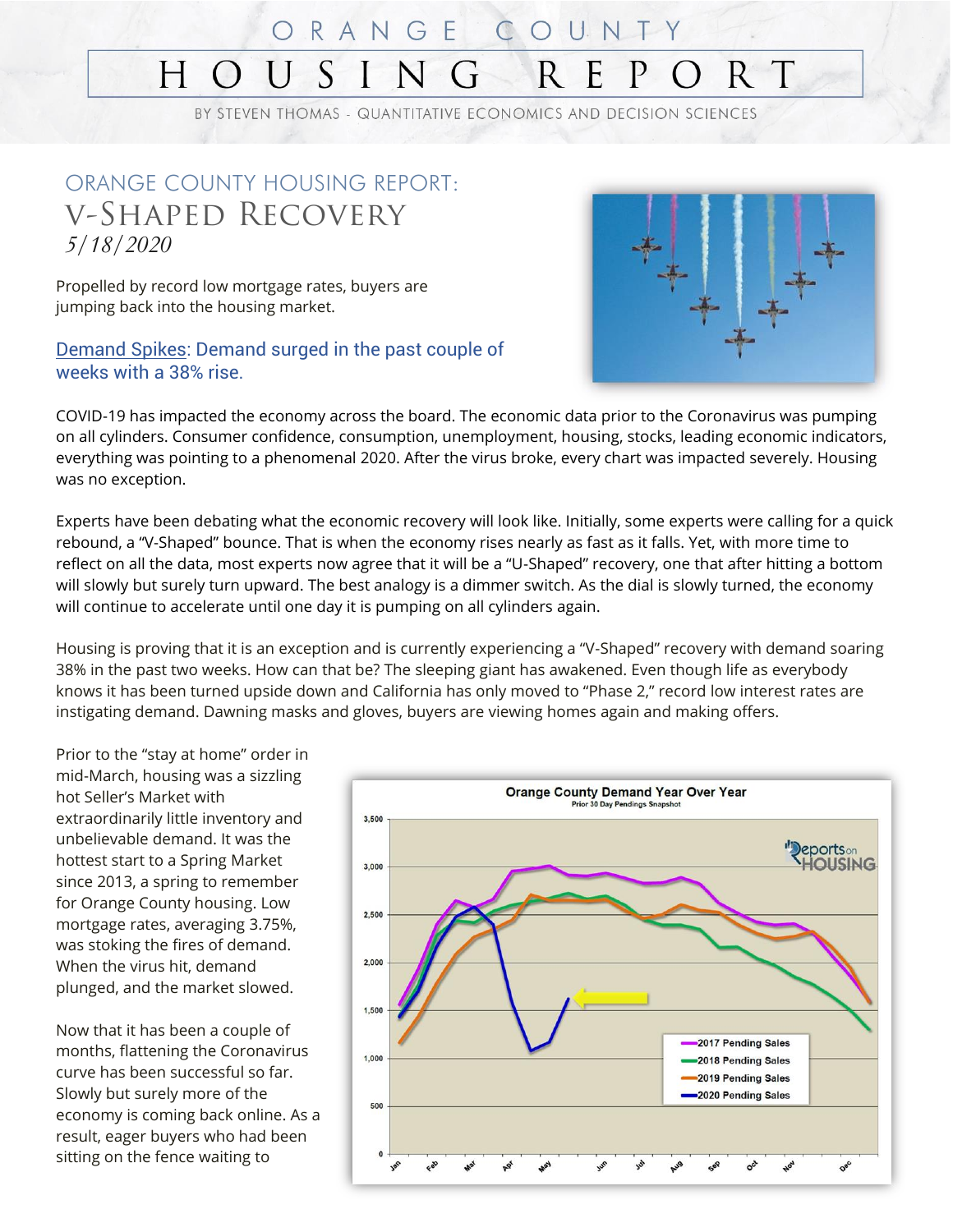purchase are jumping back in and ready to take advantage of record low mortgage rates at 3.25%.

In the past couple of weeks, demand (the last 30-days of pending sales) jumped from 1,172 pending sales to 1,622, a 38% rise. It was last at this level in mid-January. Typically, during this time of the year demand has already peaked and it does not change much at all. Not this year. Demand is in recovery mode and the sharp increase indicates that it is "V-Shaped."

While some thought the housing market would take a major hit because of the Coronavirus, that could not be further from the truth. The low mortgage rate environment is a catalyst that has reignited demand. Despite furloughs and unimaginable unemployment, local real estate is revving its massive engine once again. Many are wondering where the demand is coming from. A lot of people are still gainfully employed, willing, and able to purchase. With rates at a record low, home affordability has dramatically improved from earlier in the year. The market was hot back then and it is no wonder that it is heating up again.

The active inventory climbed by 5% in the past two weeks, close to the 5-year average of 4.4% during this time of the year. The inventory remains at lows last seen in 2013. Surging demand is outpacing the rise in supply, resulting

in the Expected Market Time (the time between hammering in the FOR-SALE sign and opening escrow) tumbling from 118 days to 90 days, a slight Seller's Market (between 60 and 90 days). That is a market where sellers get to call more of the shots, yet home values are not changing much at all. Last year at this time, the Expected Market Time was at 84 days very close to today.

Recent weeks have proven that the housing market is extremely resilient and a bright spot in the economy. Buyers can expect housing to improve from here as demand continues to rebound. This is not the Great Recession when real estate was a house of cards ready to



collapse. Back then it was a bubble fueled by mass speculation, subprime lending, pick-a-payment plans, a wave of cash out refinancing, zero down payments, and fraudulent lending practices. Mortgage rates were at 6.35%.

That was then, this is now. The current housing stock was built on tight lending requirements. Buyers have had to prove that they could afford the monthly mortgage payment. There were very few cash out refinances, large down payments are the norm, and there is plenty of nested equity.

This time around housing is built on a strong foundation. It may prove to be a catalyst to an eventual economic recovery.

#### Active Inventory: The current active inventory increased by 5% in the past two-weeks.

The active listing inventory increased by 242 homes in the past two-weeks, up 5%, and now sits at 4,867. It has grown by 523 homes in the past month, up 12%. Demand has not quite recovered and is still off by 39%. Even with a reduction in demand, the overall inventory is not increasing as swiftly as it would have had the typical number of homeowners entered the fray. COVID-19 is suppressing the number of homeowners coming on the market.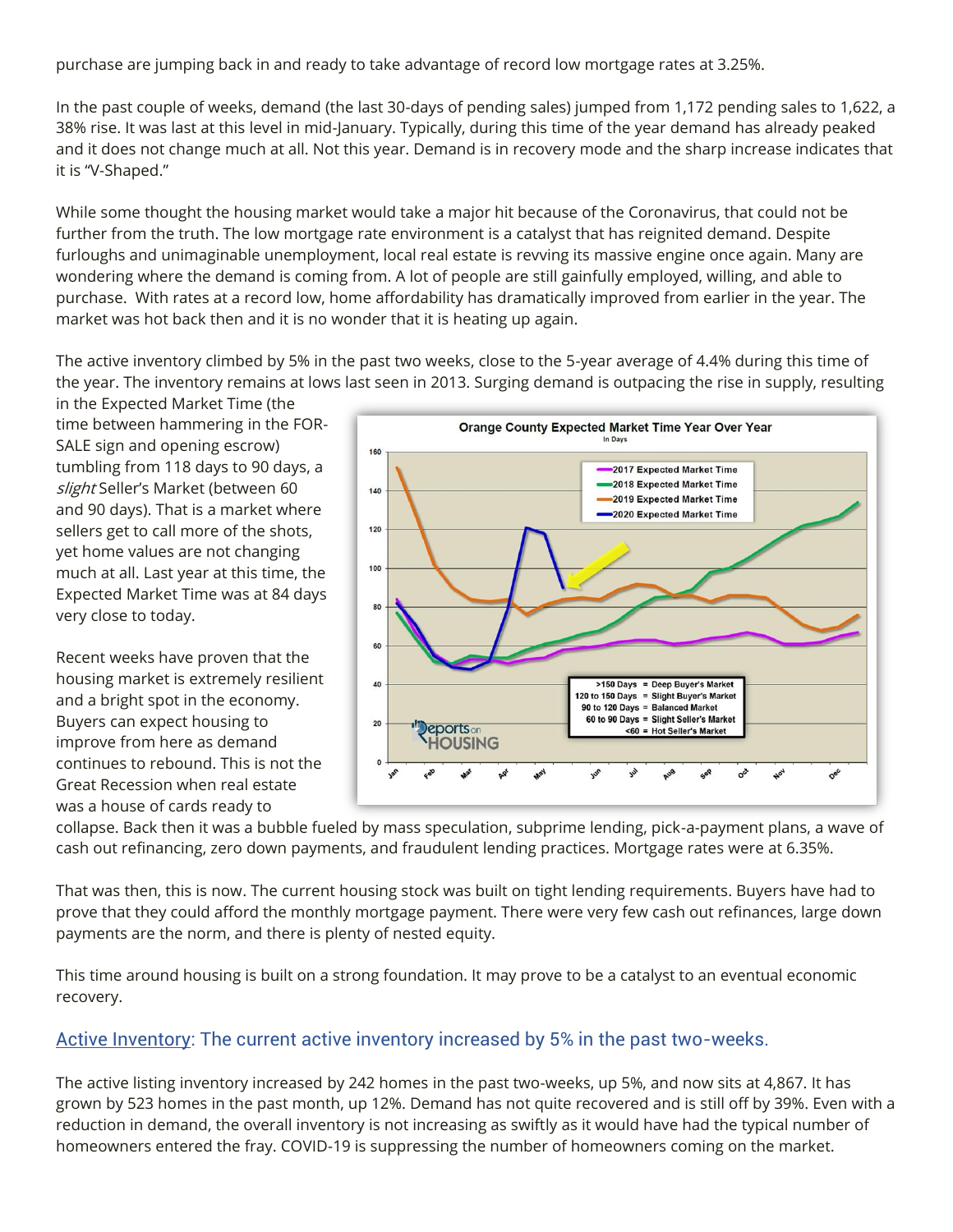In the past 4-weeks, there were 38% fewer new FOR SALE signs compared to the prior 5-year average. Two weeks ago, it was a 54% difference, so the gap is beginning to narrow. More sellers are thawing to the idea of selling now as well.

Last year at this time, there were 7,413 homes on the market, 2,546 more than today, a 52% difference. There were a lot more choices for buyers last year.

Luxury End: Luxury demand surged in the past couple of weeks.

In the past two-weeks, demand for homes above \$1.25 million increased by 66 pending sales, up 42%, and now totals 223, nearly matching where it was at the very start of the year. The luxury home inventory increased by 98 homes, up 6%, and now totals 1,669. With a dramatic



improvement in demand, which is outpacing the rise in the inventory, the overall Expected Market Time for homes priced above \$1.25 million decreased from 300 to 225 days in the past couple of weeks. Four weeks ago, it was at 322 days. The luxury market is thawing.

Year over year, luxury demand is down by 138 pending sales, or 38%, and the active luxury listing inventory is down by 814 homes, or 33%. The Expected Market Time last year was at 206 days, slightly better than today.

For homes priced between \$1.25 million and \$1.5 million, in the past two-weeks, the Expected Market Time decreased from 192 to 129 days. For homes priced between \$1.5 million and \$2 million, the Expected Market Time decreased from 229 to 158 days. For homes priced between \$2 million and \$4 million, the Expected Market Time decreased from 418 to 368 days. For homes priced above \$4 million, the Expected Market Time decreased from 586 to 540 days. At 586 days, a seller would be looking at placing their home into escrow around November 2021.

|                                         | <b>Expected</b><br><b>Market Time</b> | <b>Share of Housing</b><br><b>Inventory</b> | Share of<br><b>Current Demand</b> | <b>Last Year</b> |
|-----------------------------------------|---------------------------------------|---------------------------------------------|-----------------------------------|------------------|
| O.C. \$0-\$750k                         | 61 Days                               | 36%                                         | 53%                               | 61 Days          |
| O.C. \$750k-\$1m                        | 68 Days                               | 19%                                         | 25%                               | 63 Days          |
| O.C. \$1m-\$1.25m                       | 120 Days                              | 11%                                         | 8%                                | 93 Days          |
| O.C. \$1.25m-\$1.5m                     | 129 Days                              | 7%                                          | 5%                                | 125 Days         |
| O.C. \$1.5m-\$2m                        | 158 Days                              | 8%                                          | 4%                                | 174 Days         |
| <b>O.C. \$2m-\$4m</b>                   | 368 Days                              | 13%                                         | 3%                                | 262 Days         |
| $O.C. $4m+$                             | 540 Days                              | 6%                                          | 1%                                | 568 Days         |
| <b>Reports</b> <sub>on</sub><br>HOUSING |                                       |                                             |                                   |                  |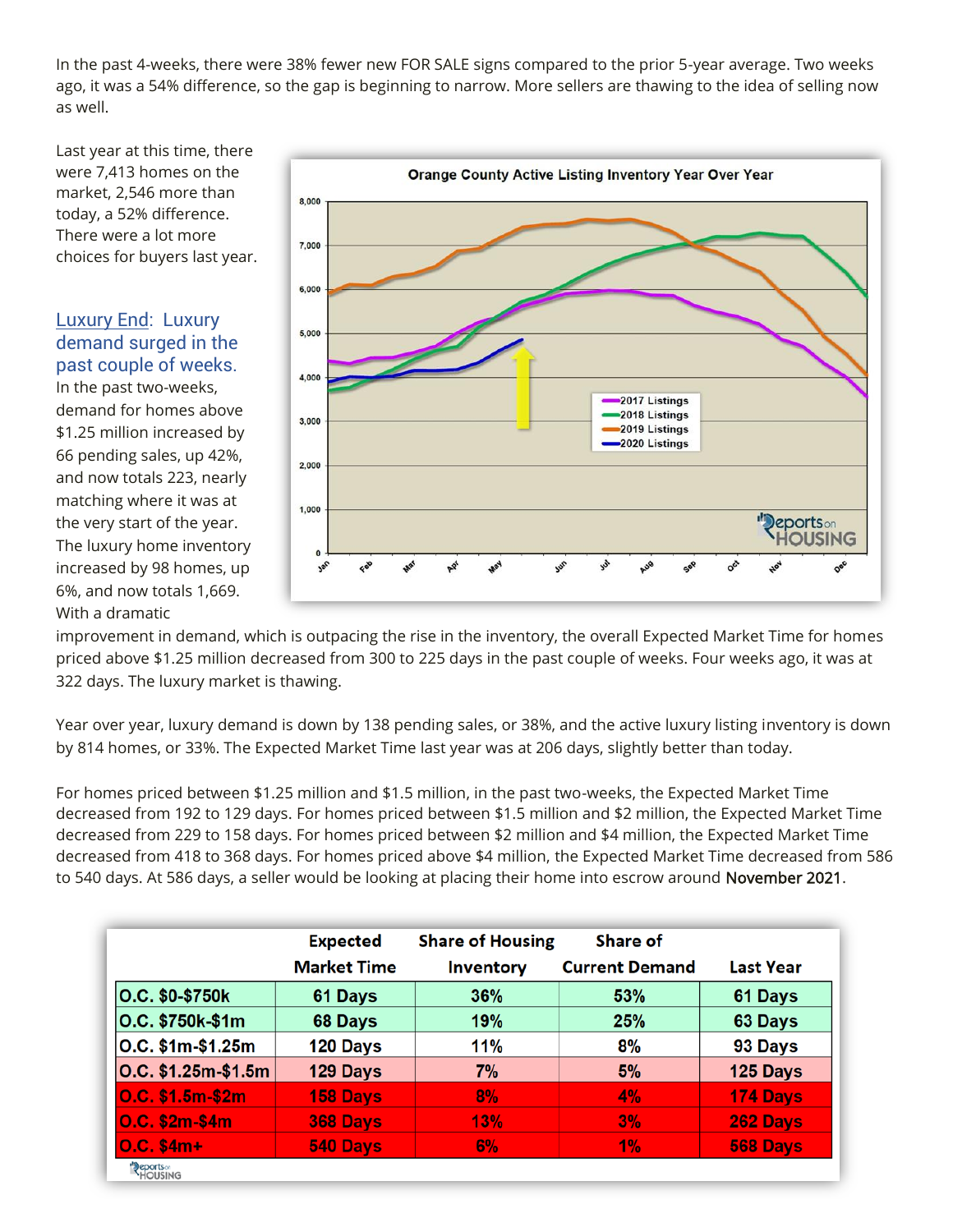### ORANGE COUNTY HOUSING MARKET SUMMARY

- The active listing inventory increased by 242 homes in the past two-weeks, up 5%, and now totals 4,867. In the past four-weeks, 38% fewer homes were placed on the market compared to the prior 5-year average; thus, COVID-19 is suppressing the inventory. It was 54% fewer two-weeks ago. Last year, there were 7,413 homes on the market, 2,546 more than today, a 52% difference.
- Demand, the number of pending sales over the prior month, increased by 450 pending sales in the past two-weeks, up 38%, and now totals 1,622, the second largest increase of the year. In the past 5-years, demand has dropped an average of 1%. COVID-19's effect on housing is beginning to diminish. Last year, there were 2,655 pending sales, 64% more than today.
- The Expected Market Time for all of Orange County decreased from 118 days to 90, a slight Seller's Market (between 60 and 90 days). The drop was due to the surge in demand outpacing the rise in the supply. It was at 84 days last year, slightly better than today.
- For homes priced below \$750,000, the market is a slight Seller's Market with an expected market time of 61 days. This range represents 36% of the active inventory and 53% of demand.
- For homes priced between \$750,000 and \$1 million, the expected market time is 68 days, a slight Seller's Market. This range represents 19% of the active inventory and 25% of demand.
- For homes priced between \$1 million to \$1.25 million, the expected market time is 120 days, a Balanced Market (between 90 and 120 days).
- For luxury homes priced between \$1.25 million and \$1.5 million, in the past two weeks, the Expected Market Time decreased from 192 to 129 days. For homes priced between \$1.5 million and \$2 million, the Expected Market Time decreased from 229 to 158 days. For luxury homes priced between \$2 million and \$4 million, the Expected Market Time decreased from 418 to 368 days. For luxury homes priced above \$4 million, the Expected Market Time decreased from 586 to 540 days.
- The luxury end, all homes above \$1.25 million, accounts for 34% of the inventory and only 13% of demand.
- Distressed homes, both short sales and foreclosures combined, made up only 0.9% of all listings and 1.4% of demand. There are only 18 foreclosure s and 24 short sales available to purchase today in all of Orange County, 42 total distressed homes on the active market, down 2 from two-weeks ago. Last year there were 63 total distressed homes on the market, slightly more than today.
- There were 1,712 closed residential resales in April, 34% fewer than April 2019's 2,599 closed sales. This entirely due to COVID-19 suppressing both supply and demand. April marked a 28% drop compared to March 2020. The sales to list price ratio was 98.3% for all of Orange County. Foreclosures accounted for just 0.3% of all closed sales, and short sales accounted for 0.4%. That means that 99.3% of all sales were good ol' fashioned sellers with equity.

Have a great week. Sincerely,

Kevin Comisky

KEVIN COMISKY Keller Forsyth Group *powered by eXp Realty*

OC Housing Report written by **Steven Thomas Quantitative Economics and Decision Sciences**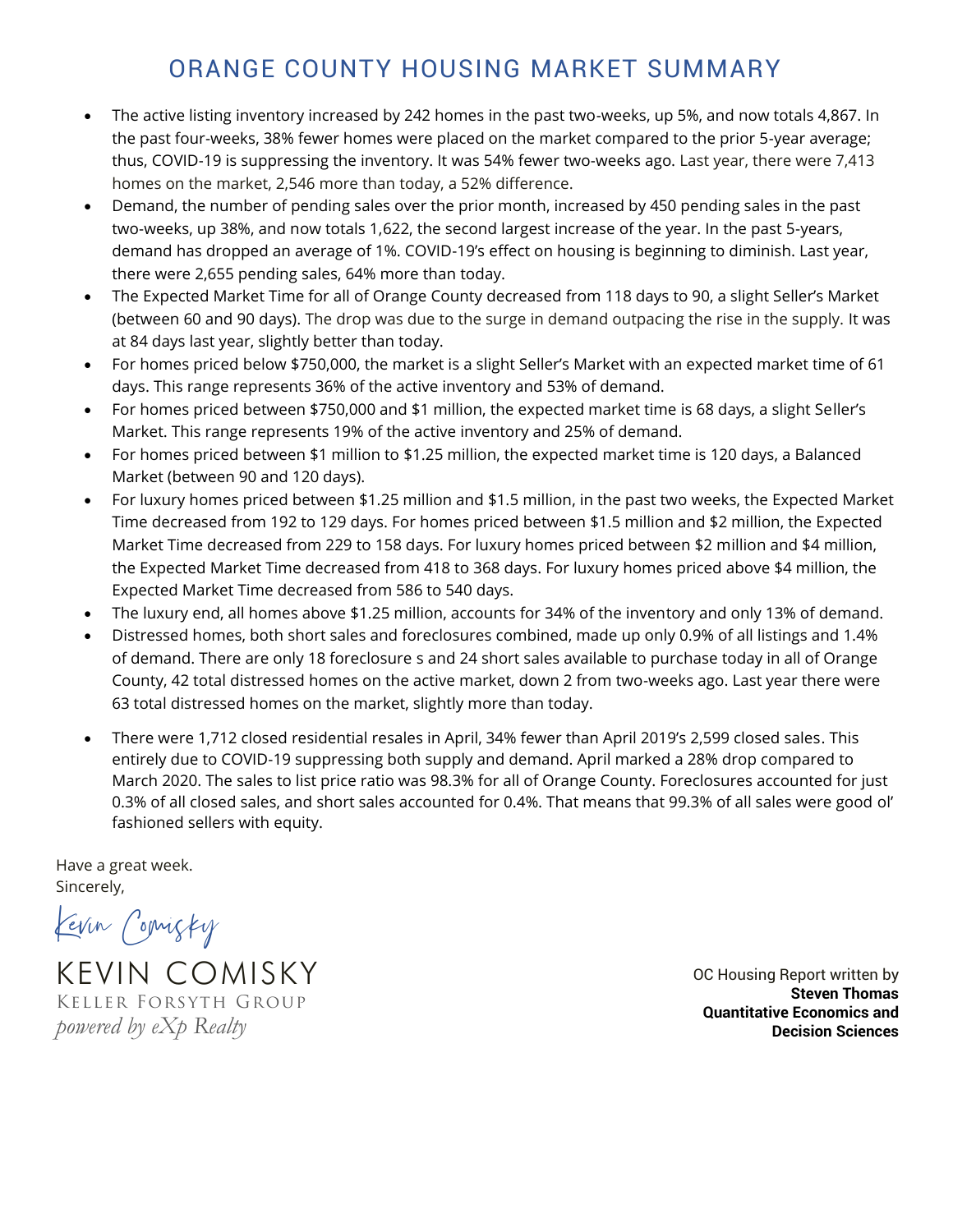Copyright 2019 - Steven Thomas, Reports On Housing - All Rights Reserved. This report may not be reproduced in whole or part without express written permission by author.

|                             |                | Demand   |                 | <b>Market</b> | <b>Market</b>   | <b>Market</b> | <b>Market</b> |                    |
|-----------------------------|----------------|----------|-----------------|---------------|-----------------|---------------|---------------|--------------------|
|                             |                | (Last 30 | <b>Market</b>   | <b>Time</b>   | <b>Time</b>     | <b>Time</b>   | <b>Time</b>   | Average            |
|                             | <b>Current</b> | Days     | <b>Time</b>     | 2-Weeks       | 4-Weeks         | 1-Year        | 2-Years       | <b>Active List</b> |
|                             | <b>Actives</b> | Pending  | (In Days)       | Ago           | Ago             | Ago           | Ago           | Price              |
|                             | 5/14/2020      | s)       | 5/14/2020       | 4/30/2020     | 4/16/2020       | 5/16/2019     | 5/17/2018     | 5/14/2020          |
| <b>Aliso Viejo</b>          | 61             | 39       | 47              | 58            | 59              | 55            | 33            | \$749k             |
| <b>Anaheim</b>              | 166            | 76       | 66              | 79            | 76              | 42            | 50            | \$632k             |
| <b>Anaheim Hills</b>        | 78             | 36       | 65              | 52            | 66              | 62            | 70            | \$1.0m             |
| <b>Brea</b>                 | 64             | 23       | 83              | 79            | 84              | 62            | 52            | \$956k             |
| <b>Buena Park</b>           | 43             | 26       | 50              | 83            | 51              | 50            | 49            | \$663k             |
| Corona Del Mar              | 114            | 12       | 285             | 284           | 500             | 540           | 109           | \$5.4m             |
| Costa Mesa                  | 118            | 48       | 74              | 93            | 108             | 82            | 70            | \$1.0m             |
| Coto De Caza                | 79             | 12       | 198             | 196           | 233             | 165           | 170           | \$2.3m             |
| <b>Cypress</b>              | 37             | 22       | 50              | 62            | 92              | 54            | 31            | \$727k             |
| <b>Dana Point</b>           | 184            | 25       | 221             | 241           | 215             | 130           | 114           | \$3.2m             |
| Dove Canyon                 | 15             | 3        | 150             | 150           | 360             | 150           | 67            | \$1.2m             |
| <b>Foothill Ranch</b>       | 14             | 15       | 28              | 84            | 75              | 78            | 24            | \$792k             |
| <b>Fountain Valley</b>      | 41             | 25       | 49              | 102           | 71              | 35            | 44            | \$805k             |
| <b>Fullerton</b>            | 132            | 56       | $\overline{71}$ | 102           | 69              | 62            | 45            | \$943k             |
| <b>Garden Grove</b>         | 94             | 59       | 48              | 57            | 77              | 43            | 37            | \$709k             |
| <b>Huntington Beach</b>     | 313            | 107      | 88              | 123           | 126             | 79            | 48            | \$1.3m             |
| <b>Irvine</b>               | 618            | 121      | 153             | 219           | 235             | 97            | 61            | \$1.4m             |
| La Habra                    | 46             | 35       | 39              | 58            | 42              | 75            | 56            | \$621k             |
| La Palma                    | 6              | 9        | 20              | 23            | 53              | 24            | 30            | \$786k             |
| Ladera Ranch                | 66             | 36       | 55              | 84            | 106             | 74            | 47            | \$1.2m             |
| Laguna Beach                | 210            | 19       | 332             | 448           | 633             | 327           | 259           | \$4.5m             |
| <b>Laguna Hills</b>         | 68             | 20       | 102             | 128           | 207             | 59            | 68            | \$1.5m             |
| Laguna Niguel               | 168            | 65       | 78              | 118           | 102             | 107           | 75            | \$1.4m             |
| Laguna Woods                | 193            | 39       | 148             | 210           | 201             | 126           | 67            | \$351k             |
| <b>Lake Forest</b>          | 95             | 42       | 68              | 87            | 150             | 56            | 41            | \$822k             |
| <b>Los Alamitos</b>         | 12             | 8        | 45              | 120           | 135             | 65            | 39            | \$818k             |
| <b>Mission Viejo</b>        | 144            | 89       | 49              | 73            | 75              | 78            | 72            | \$838k             |
| <b>Newport Beach</b>        | 299            | 43       | 209             | 243           | 338             | 164           | 138           | \$3.2m             |
| <b>Newport Coast</b>        | 76             | 9        | 253             | 350           | 274             | 196           | 190           | \$5.2m             |
| <b>North Tustin</b>         | 45             | 11       | 123             | 123           | 102             | 80            | 83            | \$2.3m             |
| Orange                      | 169            | 59       | 86              | 100           | 80              | 57            | 41            | \$990k             |
| <b>Placentia</b>            | 41             | 31       | 40              | 55            | 52              | 37            | 39            | \$680k             |
| <b>Portola Hills</b>        | 23             | 12       | 58              | 49            | $\overline{71}$ | 70            | 33            | \$929k             |
| <b>Rancho Mission Viejo</b> | 66             | 21       | 94              | 210           | 111             | 81            | 133           | \$859k             |
| Rancho Santa Marg.          | 42             | 45       | 28              | 50            | 64              | 62            | 27            | \$660k             |
| Rossmoor                    | 13             | 6        | 65              | 72            | 50              | 110           | 67            | \$1.5m             |
| <b>San Clemente</b>         | 176            | 55       | 96              | 155           | 147             | 82            | 77            | \$1.3m             |
| San Juan                    | 99             | 23       | 129             | 127           | 124             | 126           | 104           | \$2.0m             |
| Santa Ana                   | 148            | 56       | 79              | 92            | 91              | 72            | 49            | \$611k             |
| <b>Seal Beach</b>           | 116            | 24       | 145             | 174           | 170             | 136           | 83            | \$477k             |
| <b>Stanton</b>              | 13             | 8        | 49              | 47            | 39              | 70            | 33            | \$804k             |
| Talega                      | 45             | 11       | 123             | 176           | 222             | 53            | 86            | \$1.1m             |
| <b>Tustin</b>               | 82             | 38       | 65              | 83            | 111             | 68            | 41            | \$1.0m             |
| Villa Park                  | 20             | 3        | 200             | 315           | 240             | 81            | 52            | \$1.7m             |
| Westminster                 | 46             | 20       | 69              | 113           | 82              | 49            | 46            | \$753k             |
| Yorba Linda                 | 136            | 62       | 66              | 87            | 98              | 97            | 56            | \$1.6m             |
| All of O.C.                 | 4,867          | 1,622    | 90              | 118           | 121             | 84            | 63            | \$1.6m             |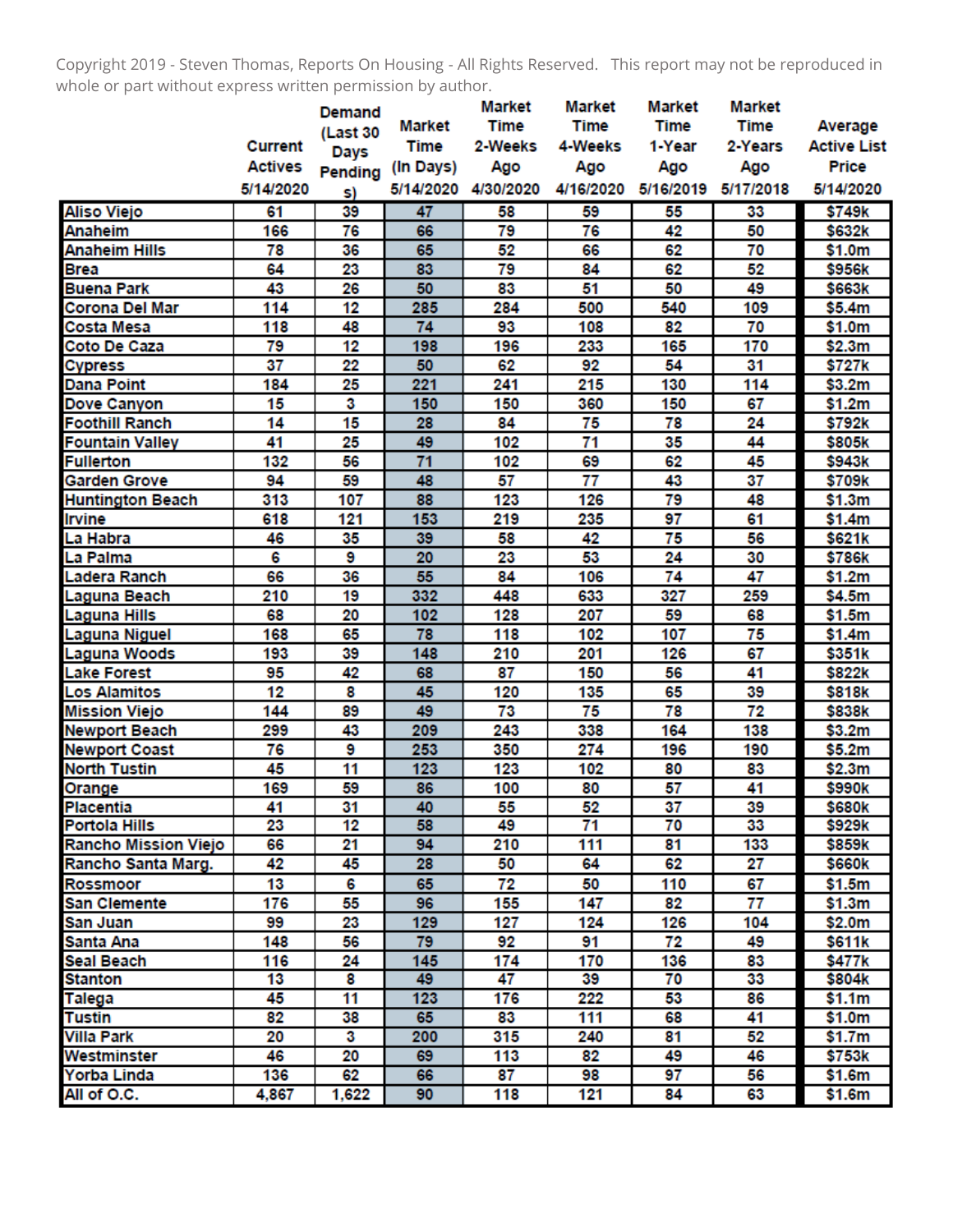# **Attached Homes**

|                    | Current<br><b>Actives</b><br>5/14/2020 | Demand<br>(Last 30<br>Davs<br>Pending | Market<br>Time<br>(In Days)<br>5/14/2020 | Market<br>Time<br>2-Weeks<br>4/30/2020 | <b>Market</b><br>Time<br>4-Weeks<br>4/16/2020 | Market<br>Time<br>1-Year Ago<br>5/16/2019 | Market<br><b>Time</b><br>2-Years<br>5/17/2018 | Average<br><b>Active List</b><br>Price<br>5/14/2020 |
|--------------------|----------------------------------------|---------------------------------------|------------------------------------------|----------------------------------------|-----------------------------------------------|-------------------------------------------|-----------------------------------------------|-----------------------------------------------------|
| All of O.C.        | 1.734                                  | 617                                   | 84                                       | 115                                    | 117                                           | 83                                        | 52                                            | \$725k                                              |
| O.C. \$0-\$250k    | 115                                    | 33                                    | 105                                      | 149                                    | 138                                           | 93                                        | 52                                            | \$189k                                              |
| O.C. \$250k-\$500k | 561                                    | 263                                   | 64                                       | 85                                     | 85                                            | 69                                        | 41                                            | \$390k                                              |
| O.C. \$500k-\$750k | 579                                    | 235                                   | 74                                       | 108                                    | 106                                           | 74                                        | 46                                            | \$627k                                              |
| O.C. \$750k-\$1m   | 218                                    | 52                                    | 126                                      | 149                                    | 185                                           | 106                                       | 66                                            | \$860k                                              |
| $O.C. $1m+$        | 261                                    | 34                                    | 230                                      | 306                                    | 415                                           | 220                                       | 144                                           | \$1.8m                                              |

**Current Actives Vacant** 

32.0%

## **Detached Homes**

|                     | Current<br><b>Actives</b><br>5/14/2020 | Demand<br>(Last 30<br>Days<br>Pending | <b>Market</b><br>Time<br>(In Days)<br>5/14/2020 | Market<br>Time<br>2-Weeks<br>4/30/2020 | Market<br>Time<br>4-Weeks<br>4/16/2020 | Market<br><b>Time</b><br>1-Year Ago<br>5/16/2019 | <b>Market</b><br><b>Time</b><br>2-Years<br>5/17/2018 | Average<br><b>Active List</b><br>Price<br>5/14/2020 |
|---------------------|----------------------------------------|---------------------------------------|-------------------------------------------------|----------------------------------------|----------------------------------------|--------------------------------------------------|------------------------------------------------------|-----------------------------------------------------|
| All of O.C.         | 3,133                                  | 1,005                                 | 94                                              | 120                                    | 123                                    | 84                                               | 70                                                   | \$2.1m                                              |
| O.C. \$0-\$500k     | 31                                     | 20                                    | 47                                              | 71                                     | 78                                     | 31                                               | 34                                                   | \$398k                                              |
| O.C. \$500k-\$750k  | 448                                    | 303                                   | 44                                              | 56                                     | 49                                     | 46                                               | 39                                                   | \$669k                                              |
| O.C. \$750k-\$1m    | 718                                    | 361                                   | 60                                              | 77                                     | 85                                     | 57                                               | 47                                                   | \$884k                                              |
| O.C. \$1m-\$1.25m   | 439                                    | 121                                   | 109                                             | 153                                    | 169                                    | 87                                               | 76                                                   | \$1.1m                                              |
| O.C. \$1.25m-\$1.5m | 298                                    | 76                                    | 118                                             | 173                                    | 196                                    | 119                                              | 89                                                   | \$1.4m                                              |
| O.C. \$1.5m-\$2m    | 325                                    | 60                                    | 163                                             | 246                                    | 227                                    | 161                                              | 105                                                  | \$1.8m                                              |
| O.C. \$2m-\$4m      | 580                                    | 47                                    | 370                                             | 395                                    | 350                                    | 258                                              | 195                                                  | \$2.9m                                              |
| O.C. \$4m+          | 294                                    | 17                                    | 519                                             | 568                                    | 1084                                   | 565                                              | 425                                                  | \$8.6m                                              |

**Current Actives Vacant** 

42.3%

# **All Homes**

|                     | <b>Current</b>              | <b>Demand</b><br>(Last 30 | Market<br><b>Time</b>  | Market<br>Time       | <b>Market</b><br>Time | Market<br>Time          | Market<br><b>Time</b> | Average<br><b>Active List</b> |
|---------------------|-----------------------------|---------------------------|------------------------|----------------------|-----------------------|-------------------------|-----------------------|-------------------------------|
|                     | <b>Actives</b><br>5/14/2020 | Days<br>Pending           | (In Days)<br>5/14/2020 | 2-Weeks<br>4/30/2020 | 4-Weeks<br>4/16/2020  | 1-Year Ago<br>5/16/2019 | 2-Years<br>5/17/2018  | Price<br>5/14/2020            |
| All of O.C.         | 4,867                       | 1,622                     | 90                     | 118                  | 121                   | 84                      | 63                    | \$1.6m                        |
| O.C. \$0-\$500k     | 707                         | 316                       | 67                     | 91                   | 90                    | 68                      | 42                    | \$358k                        |
| O.C. \$500k-\$750k  | 1.027                       | 538                       | 57                     | 77                   | 70                    | 56                      | 42                    | \$645k                        |
| O.C. \$750k-\$1m    | 936                         | 413                       | 68                     | 86                   | 96                    | 63                      | 49                    | \$879k                        |
| O.C. \$1m-\$1.25m   | 528                         | 132                       | 120                    | 165                  | 185                   | 93                      | 82                    | \$1.1m                        |
| O.C. \$1.25m-\$1.5m | 357                         | 83                        | 129                    | 192                  | 205                   | 125                     | 90                    | \$1.4m                        |
| O.C. \$1.5m-\$2m    | 380                         | 72                        | 158                    | 229                  | 252                   | 174                     | 108                   | \$1.7m                        |
| O.C. \$2m-\$4m      | 626                         | 51                        | 368                    | 418                  | 363                   | 262                     | 197                   | \$2.9m                        |
| O.C. \$4m+          | 306                         |                           | 540                    | 586                  | 1.118                 | 568                     | 426                   | \$8.5m                        |

**Current Actives Vacant** 



"Data tabulated from CRMLS. This data may not reflect all real estate activity in the market. Not all cities are listed but are included in the O.C. totals.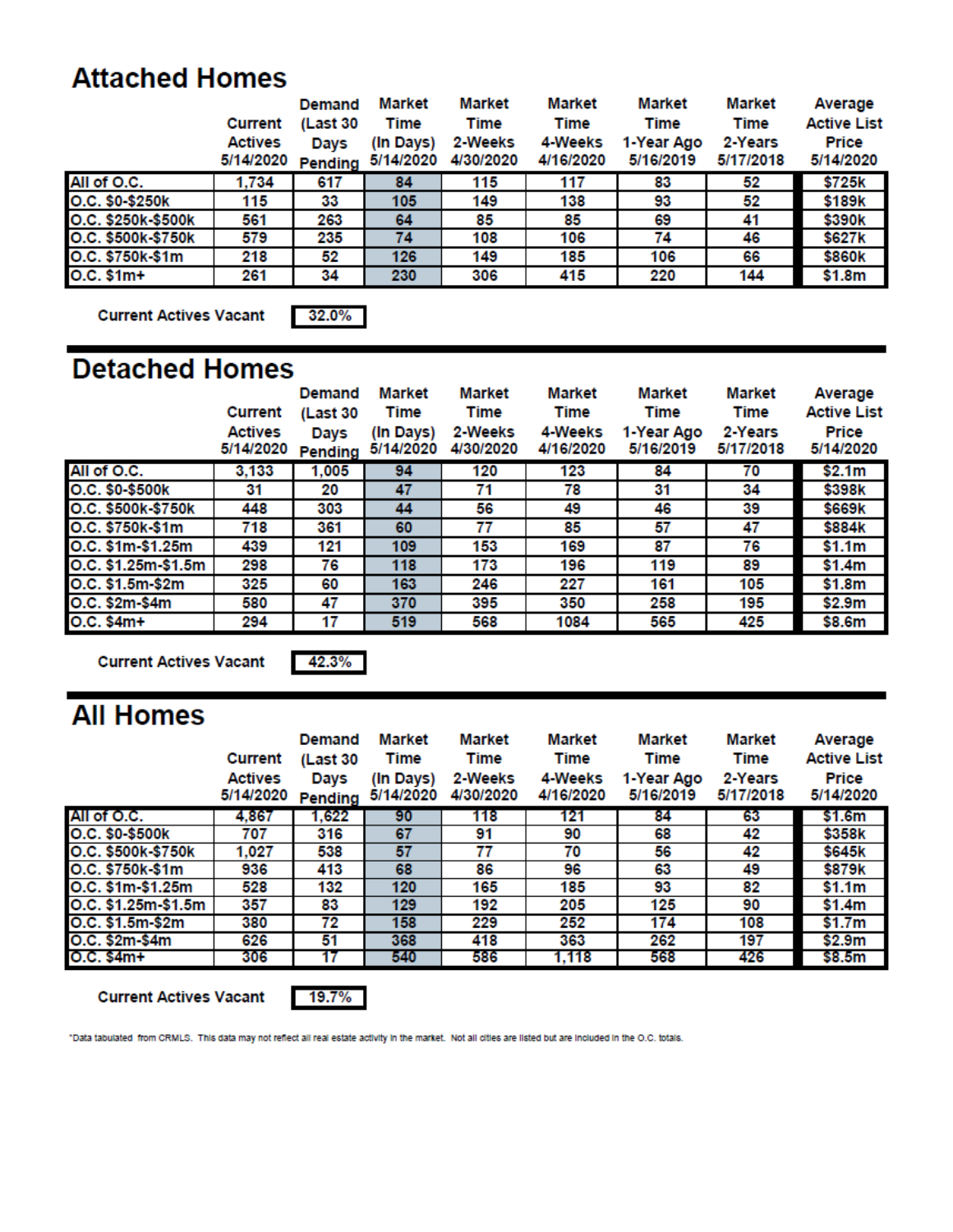|                             | <b>Units</b>    |             |                                           | <b>Sales</b> |                    |                    |        | Avg. \$ |              |
|-----------------------------|-----------------|-------------|-------------------------------------------|--------------|--------------------|--------------------|--------|---------|--------------|
|                             | Sold            | Average     |                                           | to List      |                    |                    | Avg.   | Per     | <b>Units</b> |
|                             | Apr             | Sales       | Average                                   | Price        | Low                | High               | Square | Square  | Sold         |
|                             | 2020            | Price       | <b>List Price</b>                         | Ratio        | Price              | Price              | Feet   | Feet    | Apr 2019     |
| <b>Aliso Viejo</b>          | 37              | \$697,931   | \$703,017                                 | 99.3%        | \$335k             | \$1.2m             | 1,633  | \$427   | 65           |
| Anaheim                     | 81              | \$548,543   | \$548,312                                 | 100.0%       | \$169k             | \$798k             | 1,398  | \$392   | 129          |
| <b>Anaheim Hills</b>        | 53              | \$868,420   | \$892,686                                 | 97.3%        | \$378k             | \$2.5m             | 2,401  | \$362   | 48           |
| <b>Brea</b>                 | 27              | \$733,000   | \$725,176                                 | 101.1%       | \$425k             | \$1.2m             | 1,948  | \$376   | 31           |
| <b>Buena Park</b>           | 17              | \$667,200   | \$665,806                                 | 100.2%       | \$457k             | \$920k             | 1,651  | \$404   | 47           |
| <b>Corona Del Mar</b>       | 21              | \$2,612,631 | \$2,764,714                               | 94.5%        | \$1.1m             | \$8.4m             | 2,023  | \$1,291 | 20           |
| <b>Costa Mesa</b>           | 55              | \$989,233   | \$996,333                                 | 99.3%        | \$398k             | \$2.8m             | 1,799  | \$550   | 83           |
| Coto De Caza                | 10              |             | \$1,192,850 \$1,172,700                   | 101.7%       | \$549k             | \$1.8m             | 3,198  | \$373   | 29           |
| <b>Cypress</b>              | 21              | \$680,357   | \$680,164                                 | 100.0%       | \$449k             | \$890k             | 1,550  | \$439   | 38           |
| <b>Dana Point</b>           | 20              |             | \$2,144,213 \$2,239,244                   | 95.8%        | \$670k             | \$14.4m            | 2,791  | \$768   | 55           |
| Dove Canyon                 | 3               | \$956,667   | \$916,667                                 | 104.4%       | \$800k             | \$1.1m             | 2,581  | \$376   | 6            |
| <b>Foothill Ranch</b>       | 14              | \$684,200   | \$683,414                                 | 100.1%       | \$325k             | \$949k             | 1,650  | \$425   | 14           |
| <b>Fountain Valley</b>      | 26              | \$782,423   | \$765,408                                 | 102.2%       | \$325k             | \$1.2m             | 1,779  | \$440   | 36           |
| <b>Fullerton</b>            | 68              | \$695,800   | \$692,017                                 | 100.5%       | \$238k             | \$1.9m             | 1,748  | \$398   | 79           |
| <b>Garden Grove</b>         | 60              | \$624,202   | \$626,238                                 | 99.7%        | \$299k             | \$919k             | 1,472  | \$424   | 120          |
| <b>Huntington Beach</b>     | 102             | \$968,240   | \$986,385                                 | 98.2%        | \$141k             | \$4.5m             | 1,783  | \$543   | 157          |
| <b>Irvine</b>               | 129             | 1,057,930   | \$1,085,143                               | 97.5%        | \$320 <sub>k</sub> | \$5.8m             | 2,137  | \$495   | 239          |
| La Habra                    | 34              | \$552,618   | \$546,847                                 | 101.1%       | \$290 <sub>k</sub> | \$915k             | 1,449  | \$381   | 55           |
| La Palma                    | 8               | \$775,238   | \$774,950                                 | 100.0%       | \$405k             | \$894k             | 2,018  | \$384   | 3            |
| <b>Ladera Ranch</b>         | 31              | \$865,035   | \$867,880                                 | 99.7%        | \$415k             | \$2.0m             | 2,305  | \$375   | 43           |
| Laguna Beach                | 15              |             | \$1,899,600 \$1,988,567                   | 95.5%        | \$520k             | \$5.0m             | 2,186  | \$869   | 34           |
| <b>Laguna Hills</b>         | 19              |             | \$1,056,900 \$1,104,032                   | 95.7%        | \$330k             | \$3.5m             | 2,402  | \$440   | 24           |
| <b>Laguna Niguel</b>        | 57              | \$825,698   | \$839,436                                 | 98.4%        | \$310 <sub>k</sub> | \$2.3m             | 1,876  | \$440   | 102          |
| <b>Laguna Woods</b>         | 56              | \$314,970   | \$321,096                                 | 98.1%        | \$45k              | \$804k             | 1,103  | \$285   | 56           |
| <b>Lake Forest</b>          | 33              | \$682,219   | \$676,219                                 | 100.9%       | \$336k             | \$899k             | 1,864  | \$393   | 87           |
| <b>Los Alamitos</b>         | 3               | \$841,667   | \$837,333                                 | 100.5%       | \$560k             | \$1.4m             | 1,717  | \$490   | 10           |
| <b>Mission Viejo</b>        | 83              | \$732,532   | \$735,769                                 | 99.6%        | \$265k             | \$1.3m             | 1,819  | \$403   | 122          |
| <b>Newport Beach</b>        | 29              | \$2,129,368 | \$2,204,600                               | 96.6%        | \$590k             | \$4.9m             | 2,521  | \$845   | 83           |
| <b>Newport Coast</b>        | $\overline{13}$ |             | \$4,275,893 \$4,550,615                   | 94.0%        | \$1.2m             | \$20.6m            | 4,033  | \$1,060 | 19           |
| <b>North Tustin</b>         | 17              |             | $$1,319,052$ $$1,336,588$                 | 98.7%        | \$745k             | \$2.5m             | 3,010  | \$438   | 30           |
| Orange                      | 64              | \$764,671   | \$769,770                                 | 99.3%        | \$337k             | \$1.8m             | 1,939  | \$394   | 110          |
| <b>Placentia</b>            | 30              | \$660,150   | \$656,550                                 | 100.5%       | \$285k             | \$1.2m             | 1,770  | \$373   | 38           |
| <b>Portola Hills</b>        | 11              | \$693,084   | \$696,027                                 | 99.6%        | \$344k             | \$1.3m             | 1,808  | \$383   | 12           |
| <b>Rancho Mission Viejo</b> | 21              | \$760,347   | \$770,737                                 | 98.7%        | \$537k             | \$1.0m             | 1,913  | \$398   | 33           |
| Rancho Santa Marg.          | $\overline{37}$ | \$610,741   | \$611,172                                 | 99.9%        | \$350 <sub>k</sub> | \$1.0m             | 1,578  | \$406   | 78           |
| <b>Rosmoor</b>              | 7               |             | $$1,408,500$ $$1,436,414$                 | 98.1%        | \$915k             | \$2.0m             | 2,548  | \$553   | 10           |
| <b>San Clemente</b>         | 67              |             | \$1,185,551 \$1,220,377 97.1% S464k S4.0m |              |                    |                    | 2.377  | \$499   | 87           |
| San Juan                    | 36              | \$931,682   | \$956,225                                 | 97.4%        | \$307k             | \$1.8m             | 2,427  | \$384   | 48           |
| Santa Ana                   | 69              | \$559,902   | \$559,992                                 | 100.0%       | \$209k             | \$1.7m             | 1,416  | \$396   | 92           |
| <b>Seal Beach</b>           | 50              | \$546,256   | \$557,532                                 | 98.0%        | \$137k             | \$1.7m             | 1,209  | \$452   | 45           |
| <b>Stanton</b>              | 10              | \$400,250   | \$394,580                                 | 101.4%       | \$262k             | \$610k             | 1,024  | \$391   | 18           |
| <b>Talega</b>               | 13              |             | $$1,074,519$ $$1,112,031$                 | 96.6%        | \$500k             | \$2.1m             | 3,029  | \$361   | 23           |
| <b>Tustin</b>               | 38              | \$714,260   | \$712,218                                 | 100.3%       | \$340k             | \$1.8m             | 1,579  | \$452   | 60           |
| <b>Villa Park</b>           | 5               |             | \$1,473,000 \$1,530,000                   | 96.3%        | \$1.1m             | \$2.2m             | 3,912  | \$377   | 5            |
| Westminster                 | 14              | \$726,179   | \$726,993                                 | 99.9%        | \$565k             | \$879k             | 1,711  | \$425   | 36           |
| <b>Yorba Linda</b>          | 60              | \$975,031   | \$992,249                                 | 98.3%        | \$410 <sub>k</sub> | \$2.6m             | 2,464  | \$396   | 80           |
| All of O.C.                 | 1,712           | \$891,053   | \$906,478                                 | 98.3%        | \$45k              | \$20.6m            | 1,897  | \$470   | 2,599        |
| O.C. \$0-\$500K             | 343             | \$364,737   | \$368,072                                 | 99.1%        | \$45 <sub>k</sub>  | \$500 <sub>k</sub> | 985    | \$370   | 512          |
|                             | 544             |             |                                           |              |                    | \$750k             | 1,502  | \$423   | 908          |
| O.C. \$500k-\$750k          |                 | \$635,400   | \$634,865                                 | 100.1%       | \$505k             |                    |        |         |              |
| O.C. \$750k-\$1m            | 439             | \$857,112   | \$861,963                                 | 99.4%        | \$752k             | \$1.0m             | 2,042  | \$420   | 581          |
| O.C. \$1m-\$1.25m           | 157             |             | \$1,131,568 \$1,152,864                   | 98.2%        | \$1.0m             | \$1.25m            | 2,542  | \$445   | 220          |
| O.C. \$1.25m-\$1.5m         | 84              |             | \$1,377,200 \$1,413,451                   | 97.4%        | \$1.26m            | \$1.5m             | 2,911  | \$473   | 127          |
| O.C. \$1.5m-\$2m            | 75              |             | \$1,736,154 \$1,776,836                   | 97.7%        | \$1.5m             | \$2.0m             | 3,379  | \$514   | 128          |
| O.C. \$2m-4m                | 54              |             | \$2,768,063 \$2,884,069                   | 96.0%        | \$2.1m             | \$4.0m             | 3,946  | \$701   | 106          |
| O.C. \$4m+                  | 16              |             | \$6,588,796 \$7,071,375                   | 93.2%        |                    | $$4.1m$ $$20.6m$   | 5,420  | \$1,216 | 17           |

\*Data tabulated from CRMLS. This data may not reflect all real estate activity in the market. Not all cities are listed but are included in the O.C. totals.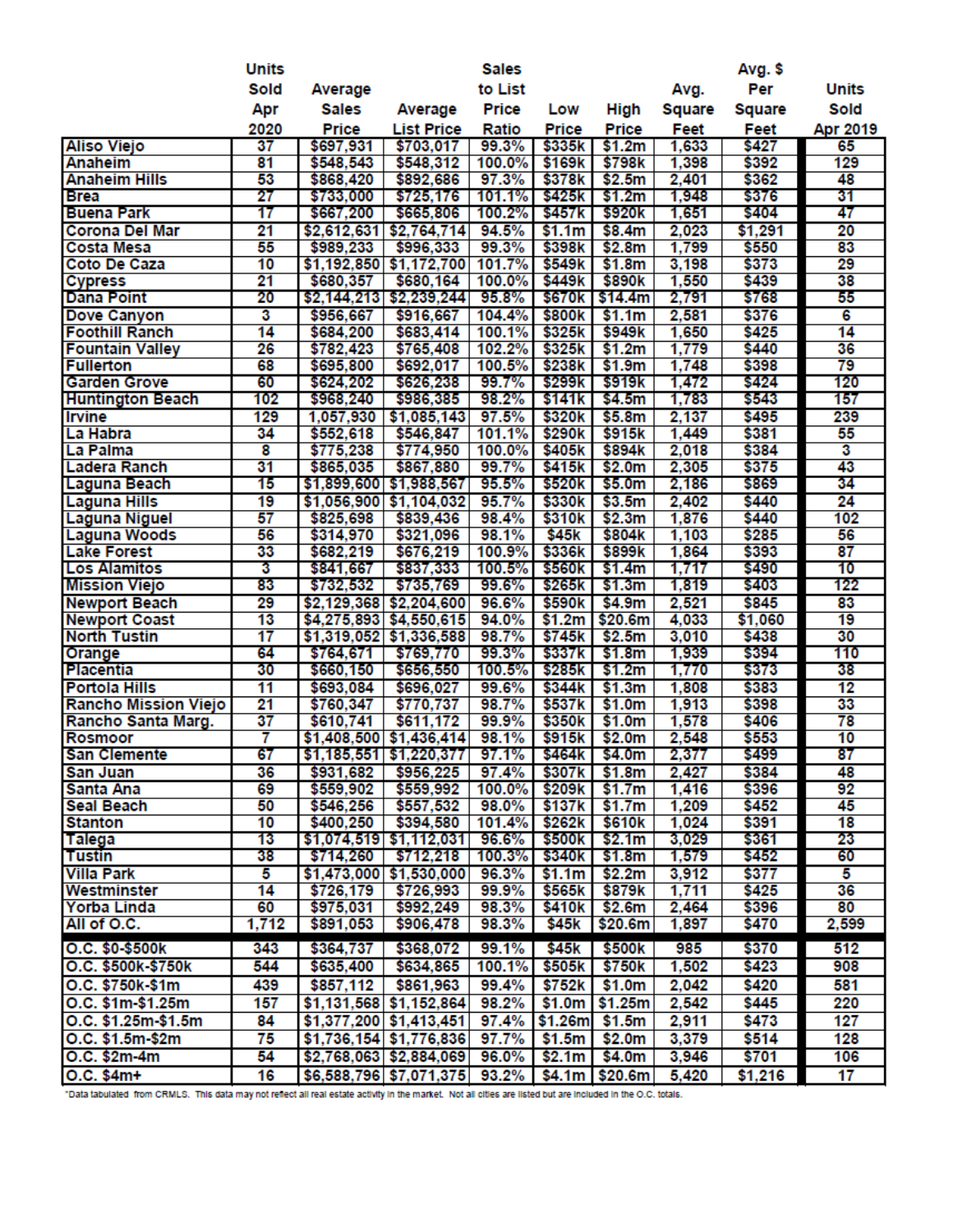|                                           |                | Number of           |                    |                                                                                              |                             | Number of                     |               |
|-------------------------------------------|----------------|---------------------|--------------------|----------------------------------------------------------------------------------------------|-----------------------------|-------------------------------|---------------|
|                                           |                | <b>Foreclosures</b> | $%$ of             |                                                                                              |                             | <b>Foreclosure</b>            | $%$ of        |
|                                           | Current        | & Short Sale        | Active             |                                                                                              | Current                     | s & Short                     | <b>Active</b> |
|                                           | <b>Actives</b> | <b>Actives</b>      | Inventory          |                                                                                              | <b>Actives</b>              | <b>Sale Actives Inventory</b> |               |
|                                           | #######        | 5/14/2020           | 5/14/2020          | <b>Attached</b>                                                                              | 5/14/2020                   | 5/14/2020                     | 5/14/2020     |
|                                           |                |                     |                    |                                                                                              |                             |                               |               |
| Aliso Viejo                               | 61             | U                   | $0.0\%$            | All of O.C.                                                                                  | 1,734                       | 14                            | 0.8%          |
| <b>Anaheim</b>                            | 166            | 2                   | 1.2%               | O.C. \$0-\$250k                                                                              | 115                         | 1                             | 0.9%          |
| <b>Anaheim Hills</b>                      | 78<br>64       | 0                   | $0.0\%$<br>$0.0\%$ | O.C. \$250k-\$500k<br>O.C. \$500k-\$750k                                                     | 561<br>579                  | 10<br>3                       | 1.8%<br>0.5%  |
| <b>Brea</b><br><b>Buena Park</b>          | 43             | 0<br>1              | 2.3%               | O.C. \$750k-\$1m                                                                             | 218                         | O                             | $0.0\%$       |
| Corona Del Mar                            | 114            | U                   | $0.0\%$            | $0.C. $1m+$                                                                                  | 261                         | U                             | $0.0\%$       |
| Costa Mesa                                | 118            |                     | 0.8%               |                                                                                              |                             |                               |               |
| Coto De Caza                              | 79             | 1                   | 1.3%               | <b>Detached</b>                                                                              |                             |                               |               |
| <b>Cypress</b>                            | 37             | 1                   | $2.7\%$            | All of O.C.                                                                                  | 3,133                       | 29                            | 0.9%          |
| <b>Dana Point</b>                         | 184            | 1                   | 0.5%               | O.C. \$0k-\$500k                                                                             | 31                          | $\bf{0}$                      | $0.0\%$       |
| <b>Dove Canyon</b>                        | 15             | 0                   | $0.0\%$            | O.C. \$500k-\$750k                                                                           | 448                         | 11                            | 2.5%          |
| <b>Foothill Ranch</b>                     | 14             | 0                   | $0.0\%$            | O.C. \$750k-\$1m                                                                             | 718                         | 8                             | 1.1%          |
| <b>Fountain Valley</b>                    | 41             | 2                   | 4.9%               | O.C. \$1m-\$1.5m                                                                             | 439                         | 3                             | 0.7%          |
| <b>Fullerton</b>                          | 132            | 0                   | $0.0\%$            | O.C. \$1.25m-\$1.5m                                                                          | 298                         | 1                             | 0.3%          |
| Garden Grove                              | 94             | 2                   | 2.1%               | O.C. \$1.5m-\$2m                                                                             | 325                         | 1                             | 0.3%          |
| <b>Huntington Beach</b>                   | 313            | 0                   | $0.0\%$            | O.C. \$2m-\$4m                                                                               | 580                         | 4                             | 0.7%          |
| Irvine                                    | 618            | 1                   | 0.2%               | $0.C. $4m+$                                                                                  | 294                         | 1                             | 0.3%          |
| La Habra                                  | 46             | 3                   | 6.5%               |                                                                                              |                             |                               |               |
| La Palma                                  | 6              | 0                   | $0.0\%$            | <b>All Homes</b>                                                                             |                             |                               |               |
| Ladera Ranch                              | 66             | 0                   | $0.0\%$            | All of O.C.                                                                                  | 4,867                       | 43                            | 0.9%          |
| Laguna Beach                              | 210            | 2                   | $1.0\%$            | O.C. \$0k-\$500k                                                                             | 707                         | 11                            | 1.6%          |
| Laguna Hills                              | 68             | 2                   | 2.9%               | O.C. \$500k-\$750k                                                                           | 1,027                       | 14                            | 1.4%          |
| Laguna Niguel                             | 168            | 4                   | 2.4%               | O.C. \$750k-\$1m                                                                             | 936                         | 8                             | 0.9%          |
| Laguna Woods                              | 193            | 3                   | 1.6%               | O.C. \$1m-\$1.25m                                                                            | 528                         | 3                             | 0.6%          |
| <b>Lake Forest</b>                        | 95             | 0                   | $0.0\%$            | O.C. \$1.25m-\$1.5m                                                                          | 357                         | 1                             | 0.3%          |
| <b>Los Alamitos</b>                       | 12             | 0                   | $0.0\%$            | O.C. \$1.5m-\$2m                                                                             | 380                         | 1                             | 0.3%          |
| Mission Viejo                             | 144            | 2                   | 1.4%               | O.C. \$2m-\$4m                                                                               | 626                         | 4                             | 0.6%          |
| <b>Newport Beach</b>                      | 299            | 1                   | 0.3%               | $0.C. $4m+$                                                                                  | 306                         |                               | 0.3%          |
| <b>Newport Coast</b>                      | 76             | 0                   | $0.0\%$            |                                                                                              |                             |                               |               |
| <b>North Tustin</b>                       | 45             | 0                   | $0.0\%$            | <b>County High Shares - Account for 51%</b>                                                  |                             |                               |               |
| Orange                                    | 169            | 3                   | 1.8%               | La Habra                                                                                     | 46                          | 3                             | 6.5%          |
| <b>Placentia</b>                          | 41             | 0                   | $0.0\%$            | <b>Fountain Valley</b>                                                                       | 41                          | 2                             | 4.9%          |
| Portola Hills                             | 23             | 1                   | 4.3%               | <b>Portola Hills</b>                                                                         | 23                          | 1                             | 4.3%          |
| <b>Rancho Mission Viejo</b>               | 66             | 0                   | $0.0\%$            | Laguna Hills                                                                                 | 68                          | 2                             | 2.9%          |
| Rancho Santa Marg.                        | 42             | 1                   | 2.4%               | <b>Cypress</b>                                                                               | 37                          | 1                             | 2.7%          |
| Rossmoor                                  | 13             | 0                   | $0.0\%$            | Santa Ana                                                                                    | 148                         | 4                             | 2.7%          |
| <b>San Clemente</b>                       | 176            | 1                   | 0.6%               | Laguna Niguel                                                                                | 168                         | 4                             | 2.4%          |
| San Juan                                  | 99             | 1                   | $1.0\%$            | Rancho Santa Mar                                                                             | 42                          | 1                             | 2.4%          |
| Santa Ana                                 | 148            | 4                   | 2.1%               | <b>Buena Park</b>                                                                            | 43                          | 1                             | $2.3\%$       |
| Seal Beach                                | 116            | 0                   | $0.0\%$            | <b>Garden Grove</b>                                                                          | 94                          |                               | 2.1%          |
| <b>Stanton</b>                            | 13             | 0                   | $0.0\%$            | <b>County Low Shares - No Distressed</b>                                                     |                             |                               |               |
| <b>l</b> alega                            | 45             | U                   | $0.0\%$            |                                                                                              |                             |                               |               |
| <b>Tustin</b>                             | 82             | 0                   | $0.0\%$            | Aliso Viejo                                                                                  | <b>Lake Forest</b>          |                               |               |
| Villa Park                                | 20             | 0                   | $0.0\%$            | <b>Anaheim Hills</b>                                                                         | <b>Los Alamitos</b>         |                               |               |
| Westminster                               | 46             | 0                   | $0.0\%$            | <b>Brea</b>                                                                                  | <b>Newport Coast</b>        |                               |               |
| Yorba Linda                               | 136            | 2                   | 1.5%               | Corona Del Mar                                                                               | <b>North Tustin</b>         |                               |               |
| All of O.C.                               | 4,867          | 43                  | $0.9\%$            | Dove Canyon                                                                                  | Placentia                   |                               |               |
| <b>Orange County Distressed Breakdown</b> |                |                     |                    | <b>Foothill Ranch</b>                                                                        | <b>Rancho Mission Viejo</b> |                               |               |
|                                           |                |                     |                    | <b>Fullerton</b>                                                                             | <b>Rossmoor</b>             |                               |               |
|                                           |                | Pendings            | Market             | Huntington Beach Seal Beach Tustin                                                           |                             |                               |               |
|                                           | <b>Current</b> | (Last 30)           | Time               | La Palma                                                                                     | <b>Stanton</b>              | <b>Villa Park</b>             |               |
|                                           | <b>Actives</b> | Days)               | (In Days)          | Ladera Ranch                                                                                 | Talega                      | Westminster                   |               |
| <b>Total Foreclosures</b>                 | 18             | 9                   | 60                 | "Data tabulated from CRMLS. This data may not reflect all real estate activty in the market. |                             |                               |               |
| <b>Total Short Sale</b>                   | 24             | 13                  | 55                 | Not all offies are listed but are included in the O.C. totals.                               |                             |                               |               |